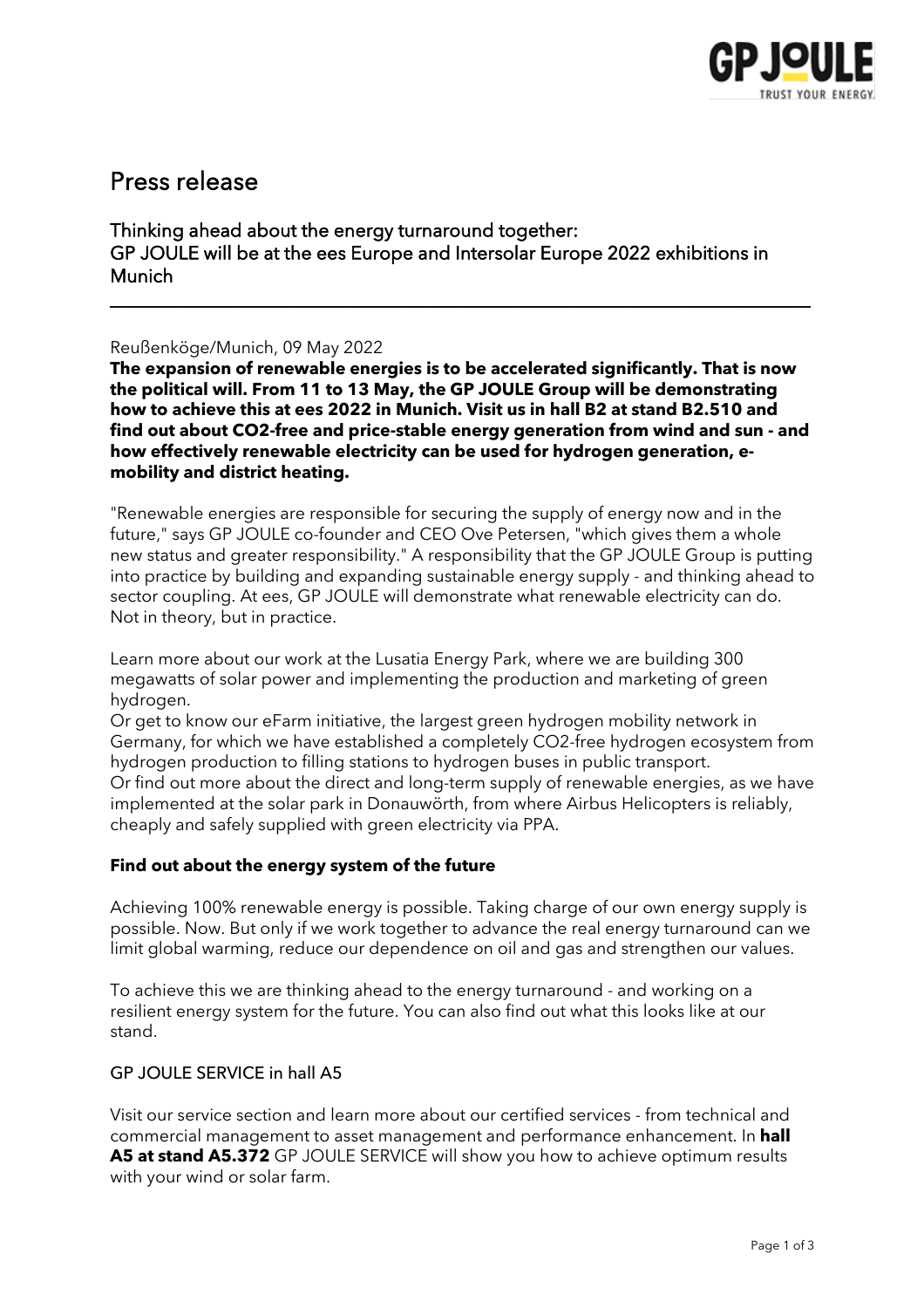

## Book an appointment

We cordially invite you to join us at the exhibition stand in hall B2, stand number B2.510. Contact us and make your appointment: [www.gp-joule.de/ees-europe-2022.](https://www.gp-joule.de/ees-europe-2022)

For press enquiries, please contact Jürn Kruse, press contact GP JOULE, directly, [j.kruse@gp-joule.de.](mailto:j.kruse@gp-joule.de)

You don't have a trade fair ticket yet? Then get in touch with us, too.

## Presentations

"Hydrogen mobility with 100% renewable energies" Johannes Brock, Team Leader Key Account Management at GP JOULE HYDROGEN, explains how we are mastering the transport turnaround with green hydrogen. **Thursday, 12 May, at 1.10 p.m.**, Green Hydrogen Forum in hall B2

"Exit strategies - How companies can become climate neutral"

During the session, we will show how your company or region can also benefit from our extensive expertise in the areas of electricity, heat and mobility and convert to 100% renewable.

**Friday, 13 May, at 2.30 p.m.**, EM Power Forum in hall B5.



### Pictures

 Wind power, solar energy, hydrogen, heat and mobility: GP JOULE thinks everything together. (Photo: GP JOULE)